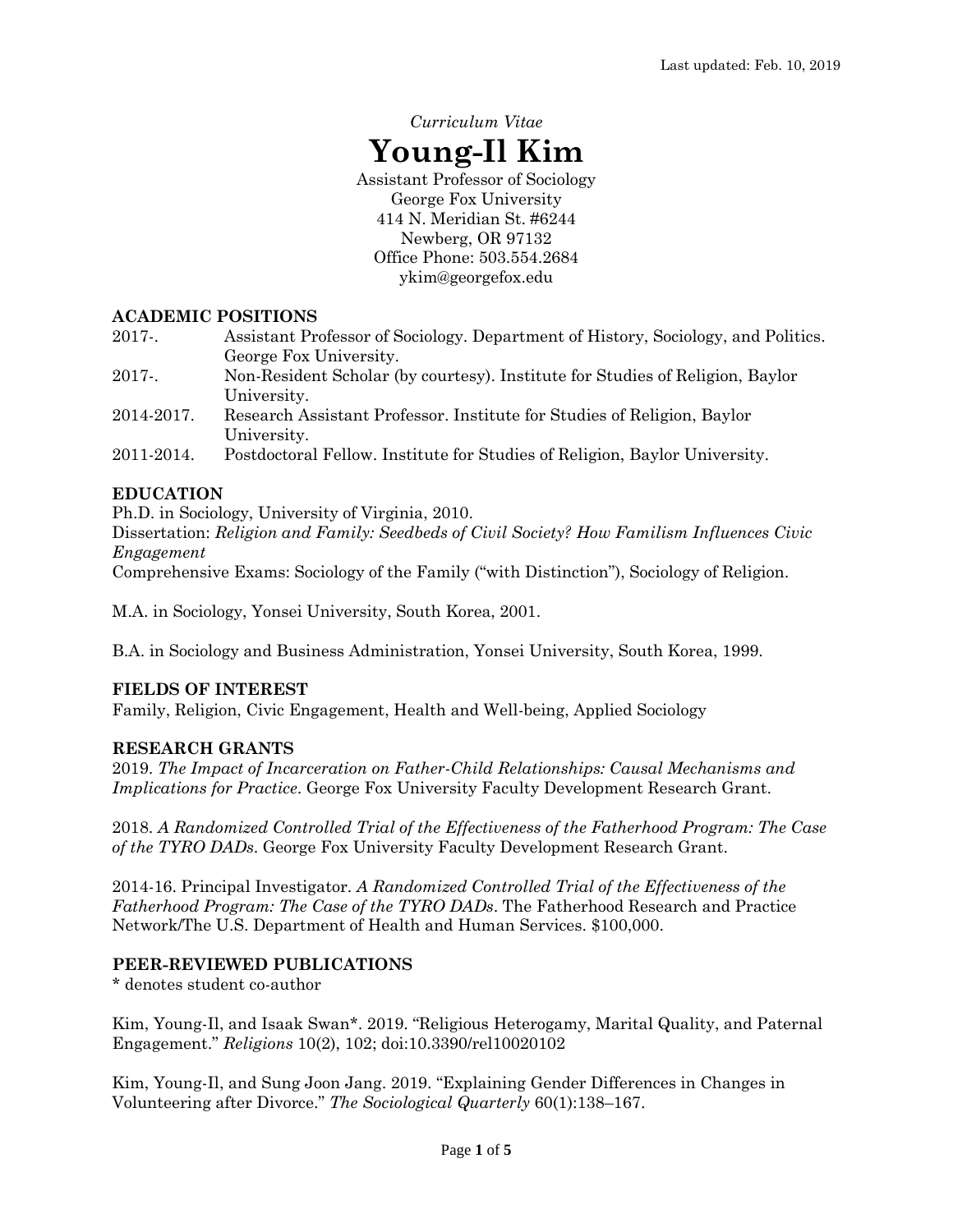Kim, Young-Il, and Sung Joon Jang. 2017. "Religious Service Attendance and Volunteering: A Growth Curve Analysis." *Nonprofit and Voluntary Sector Quarterly* 46(2):395–418.

Kim, Young-Il, Sung Joon Jang, and Byron R. Johnson. 2016. "Tying Knots with Communities: Youth Involvement in Scouting and Civic Engagement in Adulthood." *Nonprofit and Voluntary Sector Quarterly* 45(6):1113–29.

Kim, Young-Il, and Jeffrey Dew. 2016. "Marital Investments and Community Involvement: A Test of Coser's Greedy Marriage Thesis." *Sociological Perspectives* 59(4):743–59.

Kim, Young-Il. 2016. "Bridging Alone: Religious Conservatism, Marital Homogamy, and Voluntary Association Membership." *Review of Religious Research* 58(1):47–73.

Kim, Young-Il, and W. Bradford Wilcox. 2014. "Religious Identity, Religious Attendance, and Parental Control." *Review of Religious Research* 56(4):555–80.

Jang, Sung Joon, Byron R. Johnson, Young-Il Kim, Edward C. Polson, and Buster G. Smith. 2014. "Structured Voluntary Youth Activities and Positive Outcomes in Adulthood: An Exploratory Study of Involvement in Scouting and Subjective Well-being." *Sociological Focus* 47(4):238–67.

Polson, Edward C., Young-Il Kim, Sung Joon Jang, Byron R. Johnson, and Buster G. Smith. 2013. "Being Prepared and Staying Connected: Scouting's Influence on Social Capital and Community Involvement." *Social Science Quarterly* 94(3):758–76.

Kim, Young-Il, and W. Bradford Wilcox. 2013. "Bonding Alone: Familism, Religion, and Secular Civic Participation." *Social Science Research* 42(1):31–45.

#### **WORK UNDER REVIEW**

Kim, Young-Il, and Sung Joon Jang. "Evaluating the Effectiveness of a Fatherhood Program: A Randomized Controlled Trial with Low-income Fathers."

Kim, Young-Il, and Jeffrey Dew. "Religion and Volunteering in Marital Relationships."

#### **BOOK REVIEWS**

2017. Review of *American Generosity: Who Gives and Why* by Patricia Snell Herzog and Heather E. Price. New York: Oxford University Press, 2016. *Sociology of Religion* 78(1):105–6.

#### **RESEARCH REPORTS**

2018. *Final Evaluation Report: A Randomized Controlled Trial of the Effectiveness of a Responsible Fatherhood Program: The Case of TYRO Dads* (with Sung Joon Jang). Prepared for the Fatherhood Research and Practice Network/The U.S. Department of Health and Human Services.

2012. *Eagle Scouts: Merit beyond the Badge* (with Sung Joon Jang and Byron R. Johnson). Prepared for the Boy Scouts of America, Irving, Texas.

2011. *Computing Senior Survey: Report of Results 2010* (with Robin Bebel and Wendy Cohn). Prepared for the Computing Research Association, Washington DC.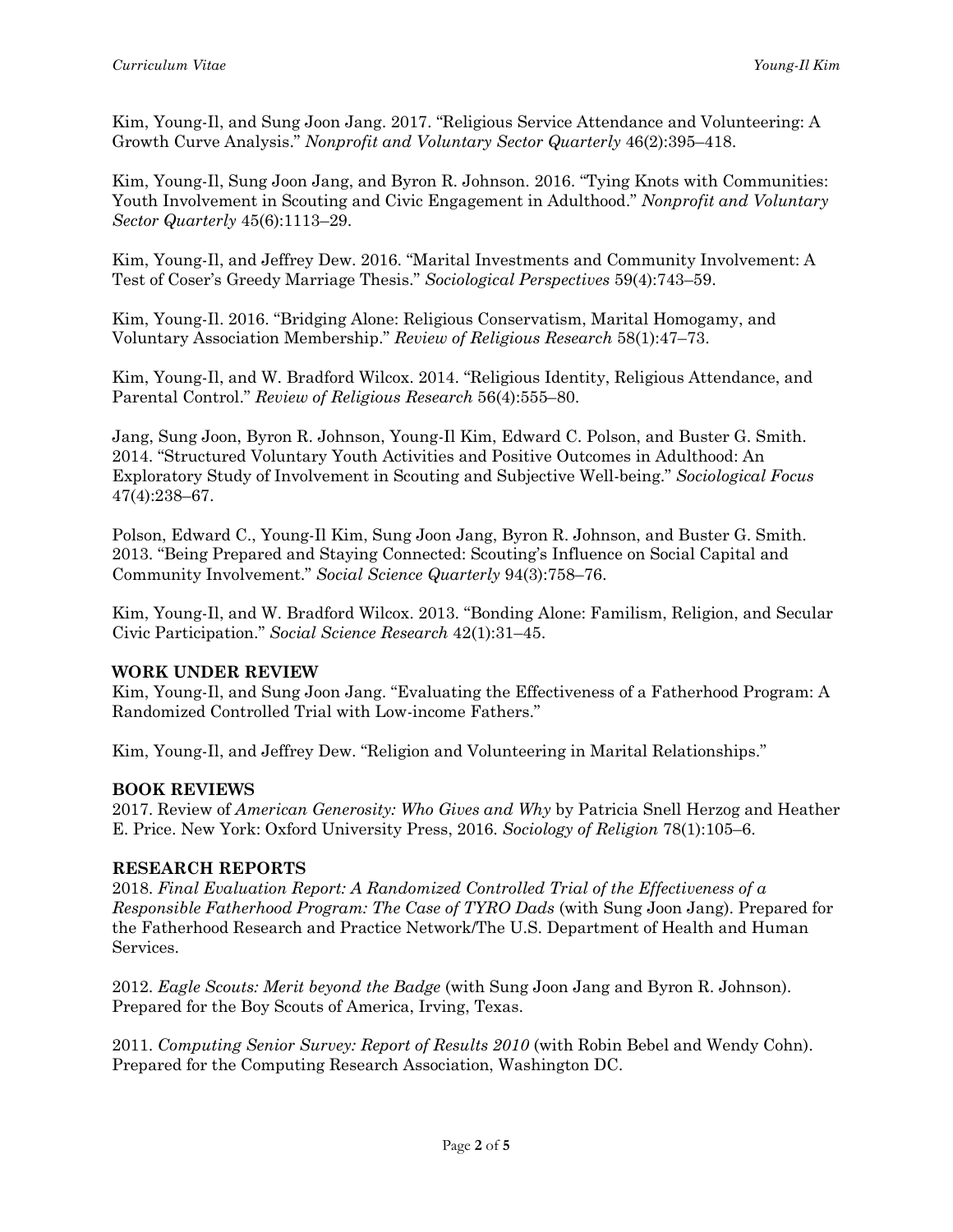2010. *City of Charlottesville Employee Survey: Report of Results 2010* (with Peter Furia, Deborah Rexrode, and James Ellis). Prepared for the City of Charlottesville, Virginia.

2010. *Prince William County Citizen Satisfaction Survey: Report of Results 2010* (with Mousumi Sarkar, Thomas M. Guterbock, and Deborah Rexrode). Prepared for the Office of Executive Management, Prince William County, Virginia.

2010. *Loudoun County Community Assessment Survey: Report of Results 2010* (with James Ellis, Peter Furia, and Clare Terni). Prepared for the Department of Family Services, Loudoun County, Virginia.

2009. *Prince William County Citizen Satisfaction Survey: Report of Results 2009* (with Mousumi Sarkar, Thomas M. Guterbock, and Abdoulaye Diop). Prepared for the Office of Executive Management, Prince William County, Virginia.

2009. *Albemarle County Citizen Satisfaction Survey: Report of Results 2008* (with Robin Bebel, Thomas M. Guterbock, and Abdoulaye Diop). Prepared for the County of Albemarle, Virginia.

2008. *Prince William County Cell-Phone Pilot Survey: Report of Results* (with Thomas M. Guterbock, Abdoulaye Diop, and John Lee Holmes). A Supplement to the 2007 Citizen Satisfaction Survey. Prepared for the Office of Executive Management, Prince William County, Virginia.

## **PRESENTATIONS**

2018. "A Randomized Controlled Trial of the Effectiveness of a Responsible Fatherhood Program: the Case of Tyro Dads." Washington, DC. January 12. Symposium on Fatherhood Program Effects on Fathers and Families: Results of Four Impact Studies. The Society for Social Work and Research.

2017. "A Randomized Controlled Trial of the Effectiveness of TYRO Dads: Preliminary Findings." Orlando. November 17. Symposium on Fatherhood Program Effects on Fathers and Families: Preliminary Results of Three RCTs. The National Council on Family Relations.

2016. "Religious Conservatism and Nonreligious Volunteering among Couples." Seattle. August 20. Association for the Sociology of Religion Annual Meeting.

2015. "A Gendered Pathway: The Economic and Social Consequences of Divorce for Unpaid Volunteer Work." Chicago. August 25. American Sociological Association. Section on Altruism, Morality and Social Solidarity Roundtable Session.

2014. "Marital Investments and Community Generosity: A Test of the Greedy Marriage Hypothesis." Baltimore. November 21. The National Council on Family Relations. Research and Theory Poster Session.

2014. "Religious Service Attendance and Volunteering among U.S. Adults: A Latent Growth Curve Analysis." San Francisco. August 14. Association for the Sociology of Religion Annual Meeting.

2013. "Parenting Attitudes and Paternal Involvement." San Antonio. November 6. The National Council on Family Relations. Section on Religion and Family Life Roundtable Session.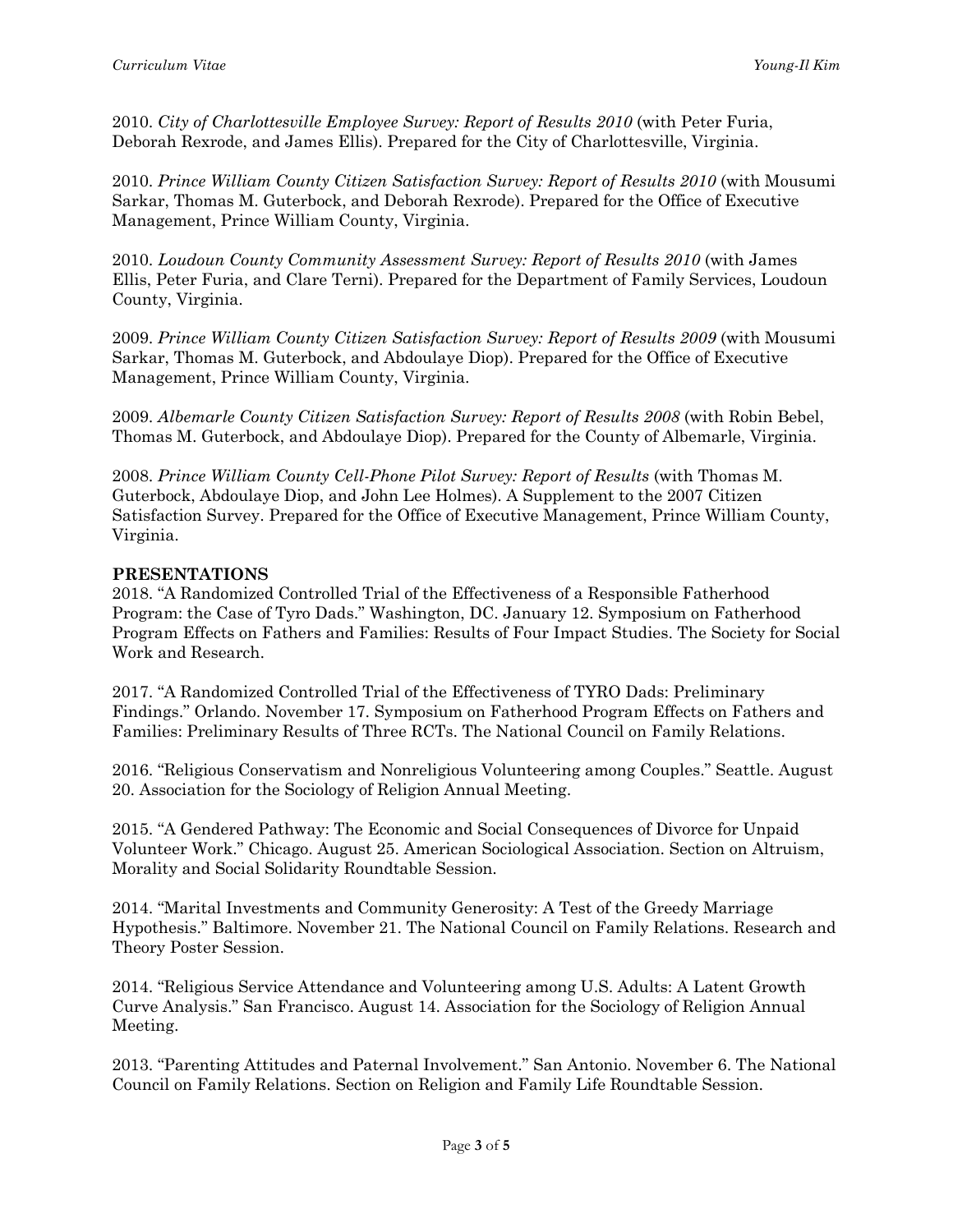2013. "High Religiosity and Low Confidence in Religious Institutions: The Case of South Korea." Los Angeles. October 25. The Im Conference of Korean Christianity. UCLA Center for Korean Studies.

2013. "Youth Involvement in Scouting and Civic Engagement in Adulthood." New York. August 12. American Sociological Association. Section on Political Sociology Roundtable Session.

2012. "Conservative Protestantism and Civic Participation among Married Couples." Denver. August 19. American Sociological Association. Sociology of Religion Paper Session.

2012. "Youth Involvement in Scouting and Prosocial Outcomes in Adulthood: A Study on the Mediation of Personal Meaning as Spirituality." Toronto. July 29. Meaning Conference.

2012. "Being Prepared (and Staying Connected): Scouting's Influence on Social Capital." New York. February 24. Eastern Sociological Society. Regular Paper Session.

2011. "Is the Prosperity Gospel the Monopoly of the Poor? How Pentecostal Beliefs Influence Economic Behavior in South Korea." Milwaukee. October 29. Society for the Scientific Study of Religion Annual Meeting.

2011. "Is Marriage Greedy? Marital Status, Marital Transitions, and Civic Engagement." Las Vegas. August 22. American Sociological Association. Sociology of Family Paper Session.

2009. "Does Family Matter? How Family Ideologies Influence Religious Involvement." San Francisco. August 10. Association for the Sociology of Religion Annual Meeting.

2007. "The Influence of the Religion-Family Link on Civic Engagement." New York. August 11. Association for the Sociology of Religion Annual Meeting.

2006. "Religion and Volunteering: Exploring the Links between Spirituality, Moral Attitudes, and Charitable Participation." Montreal. August 11. American Sociological Association. Sociology of Religion Paper Session.

2006. "Religion: A Seedbed of Civic Participation? How Familism Influences Civic Engagement." Montreal. August 11. Association for the Sociology of Religion Annual Meeting.

## **TEACHING EXPERIENCE**

Assistant Professor. Department of History, Sociology, and Politics, George Fox University:

- *Principles of Sociology*, Fall 2017-.
- *Sociology of Families*, Spring 2018.
- *Sociology of Religion,* Spring 2018.
- *Crime and Deviance*, Fall 2017, Fall 2018.
- *Statistical Procedures*, Fall 2017, Fall 2018.
- *Social Inequality,* Spring 2019.

Adjunct Lecturer. Department of Sociology, Baylor University:

*Marriage and the Family*, Fall 2016 & Spring 2017.

Adjunct Lecturer. Department of Sociology, University of Virginia:

*University Internship Program Seminar*, Fall 2010 & Spring 2011.